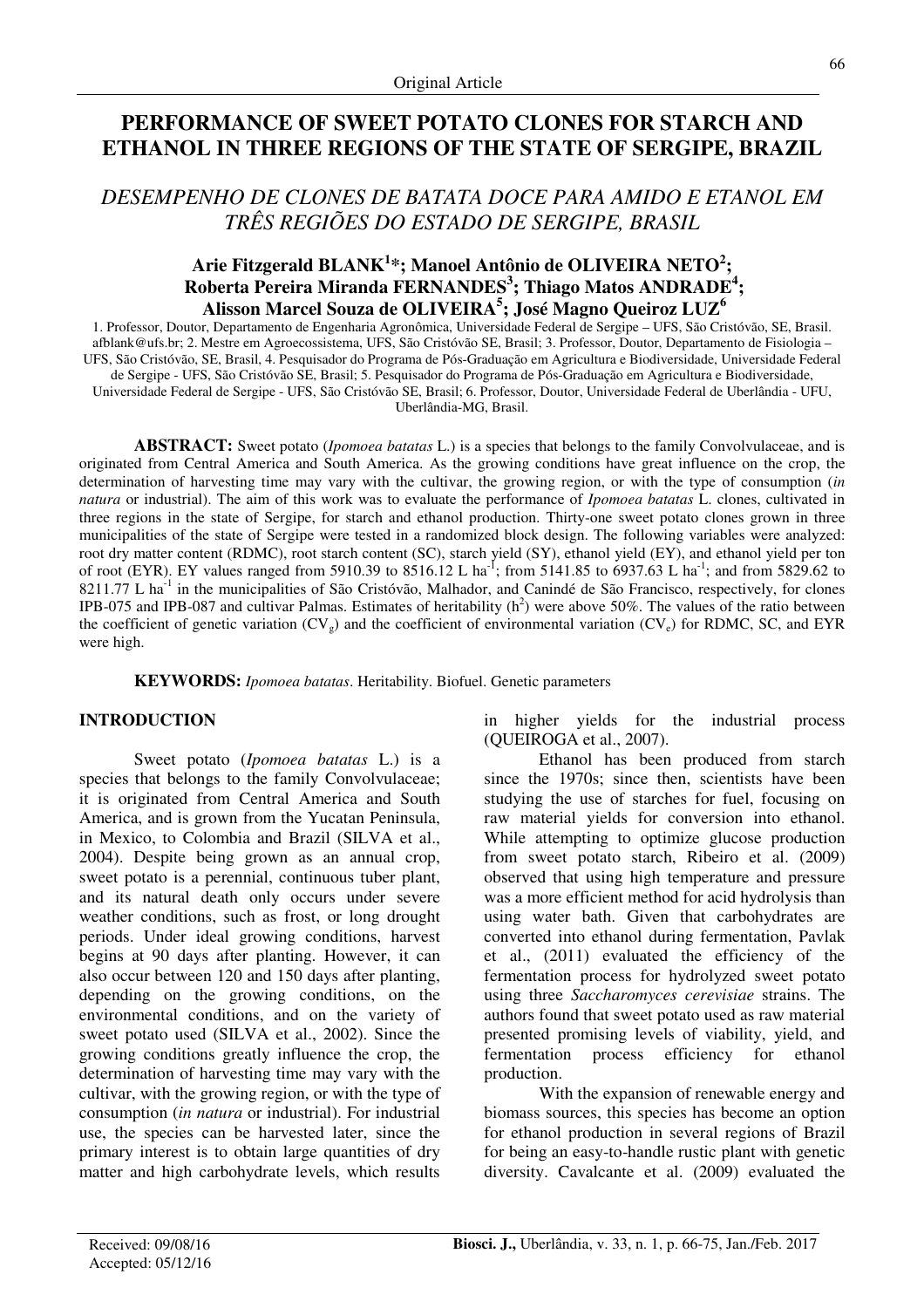productive and genetic potential of sweet potato clones and found that the indicators of production and yield for clones and varieties varied according to the environments, demonstrating the existence of promising materials for breeding programs.

Gonçalves Neto et al. (2011) evaluated sweet potato clones for different uses (human food, animal feed, and biofuel) in the municipality of Lavras, state of Minas Gerais, Brazil, and observed that eight clones were viable for use in ethanol production, showing that genotypes have genetic variability for different uses. In a study estimating the adaptability and stability of sweet potato genotypes in three environments in the South-Central region of the state of Tocantins, Brazil, Barreto et al. (2011) found that the clones presented adaptability in the studied environments for yield of roots.

Thus, it is important to study the phenotypic and genotypic parameters of the crop, as well as the behavior of these parameters according to the region. For this reason, the present study aimed to evaluate the performance of sweet potato clones for starch and ethanol in three regions of the state of Sergipe, Brazil.

#### **MATERIALS AND METHODS**

The experiments were carried out in three different regions of the state of Sergipe: *Region 1* the "Campus Rural da UFS" Research Farm of the

Federal University of Sergipe, located in the municipality of São Cristóvão, state of Sergipe, in the central portion of the physiographic region of the coast of the state of Sergipe (lat.  $10^{\circ}55'27''$  S, long. 37°12'01" W, at 46 m asl); *Region 2* - the Dandara settlement project, located in the municipality of Malhador, state of Sergipe, in the Central portion of the *agreste* region of the state of Sergipe (lat. 10°42'37.4" S, long. 37°16'05.8" W, at 35 m asl); and *Region 3* - the Jacaré-Curituba settlement project, located in the municipality of Canindé de São Francisco, state of Sergipe, in the North-West region of the state of Sergipe, on the right bank of the São Francisco River (lat. 09°38'40.1" S, long. 37°37'16.1" W, at 68 m asl).

The clones tested in the three environments were obtained from the Active Germplasm Bank (AGB) of the Federal University of Sergipe, as described in Table 1. The commercial cultivars Brazlândia Branca, Brazlândia Rosada, and Palmas were used as controls. Vegetative branches with eight to 12 internodes (25 cm) were selected for planting from the population of clones of the AGB of the Federal University of Sergipe, properly identified, and transported to the planting site. Prior to planting, branches had been watered to prevent loss of branches due to dehydration. In the experimental area, branches were planted at 10-15 cm depth, and a portion containing three to four nodes was buried, and subsequently watered.

**Table 1**. Description of the 31 evaluated sweet potato clones and their identifications in the Active Germplasm Bank (Banco Ativo de Germoplasma – BAG) of the Federal University of Sergipe (Universidade Federal de Sergipe – UFS), Brazil: code, site of origin, municipality, and name.

| Teacraf de Sergipe – UTS), Brazil. Code, site of origin, municipality, and name. |                              |              |              |                     |  |  |  |
|----------------------------------------------------------------------------------|------------------------------|--------------|--------------|---------------------|--|--|--|
| UFS code                                                                         | Site of origin               | Municipality | State        | Code/Name of origin |  |  |  |
| <b>IPB-007</b>                                                                   | Federal University of Lavras | Lavras       | Minas Gerais | <b>UFLA-07-12</b>   |  |  |  |
| <b>IPB-011</b>                                                                   | Federal University of Lavras | Lavras       | Minas Gerais | <b>UFLA-07-49</b>   |  |  |  |
| $IPB-014$                                                                        | Federal University of Lavras | Lavras       | Minas Gerais | 2007HSF001-09       |  |  |  |
| <b>IPB-023</b>                                                                   | Federal University of Lavras | Lavras       | Minas Gerais | 2007HSF001-28       |  |  |  |
| <b>IPB-037</b>                                                                   | Federal University of Lavras | Lavras       | Minas Gerais | <b>UFLA-07-43</b>   |  |  |  |
| <b>IPB-038</b>                                                                   | Federal University of Lavras | Lavras       | Minas Gerais | 2007HSF002-19       |  |  |  |
| <b>IPB-052</b>                                                                   | Federal University of Lavras | Lavras       | Minas Gerais | Brazlândia Branca   |  |  |  |
| <b>IPB-053</b>                                                                   | Federal University of Lavras | Lavras       | Minas Gerais | Palmas              |  |  |  |
| <b>IPB-054</b>                                                                   | Federal University of Lavras | Lavras       | Minas Gerais | 2007HSF007-16       |  |  |  |
| <b>IPB-056</b>                                                                   | Federal University of Lavras | Lavras       | Minas Gerais | 2007HSF007-21       |  |  |  |
| <b>IPB-060</b>                                                                   | Federal University of Lavras | Lavras       | Minas Gerais | Brazlândia Rosada   |  |  |  |
| <b>IPB-065</b>                                                                   | Federal University of Lavras | Lavras       | Minas Gerais | 2007HSF005-01       |  |  |  |
| <b>IPB-072</b>                                                                   | Federal University of Lavras | Lavras       | Minas Gerais | 2007HSF010-23       |  |  |  |
| <b>IPB-073</b>                                                                   | Federal University of Lavras | Lavras       | Minas Gerais | 2007HSF010-25       |  |  |  |
| <b>IPB-075</b>                                                                   | Federal University of Lavras | Lavras       | Minas Gerais | 2007HSF010-31       |  |  |  |
| <b>IPB-077</b>                                                                   | Federal University of Lavras | Lavras       | Minas Gerais | 2007HSF010-08       |  |  |  |
| <b>IPB-079</b>                                                                   | Federal University of Lavras | Lavras       | Minas Gerais | 2007HSF010-33       |  |  |  |
| <b>IPB-080</b>                                                                   | Federal University of Lavras | Lavras       | Minas Gerais | 2007HSF010-35       |  |  |  |
| <b>IPB-087</b>                                                                   | Federal University of Lavras | Lavras       | Minas Gerais | 2007HSF011-06       |  |  |  |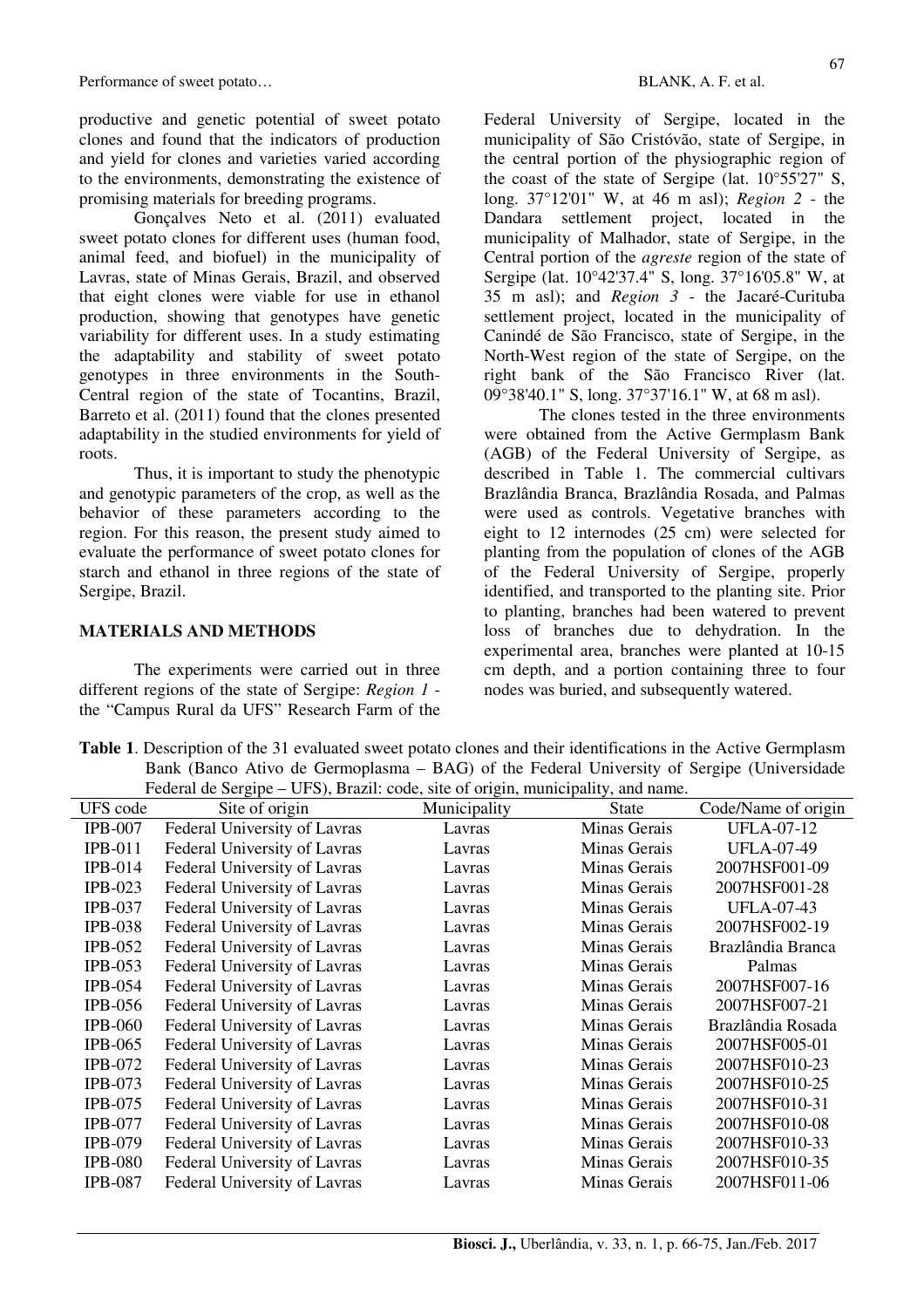| <b>IPB-091</b> | Federal University of Lavras | Lavras       | Minas Gerais | 2007HSF012-02     |
|----------------|------------------------------|--------------|--------------|-------------------|
| <b>IPB-095</b> | Federal University of Lavras | Lavras       | Minas Gerais | 2007HSF016-05     |
| <b>IPB-099</b> | Federal University of Lavras | Lavras       | Minas Gerais | 2007HSF020-07     |
| $IPB-114$      | Federal University of Lavras | Lavras       | Minas Gerais | 2007HSF022-19     |
| <b>IPB-137</b> | Federal University of Lavras | Lavras       | Minas Gerais | 2007HSF028-08     |
| $IPB-145$      | Dandara settlement           | Malhador     | Sergipe      | Roxa escura       |
| $IPB-147$      | Small farmer                 | Moita Bonita | Sergipe      | Italiana          |
| <b>IPB-149</b> | Small farmer                 | Moita Bonita | Sergipe      | Ourinho           |
| $IPB-151$      | Small farmer                 | Moita Bonita | Sergipe      | Roxa carregadeira |
| $IPB-158$      | Small farmer                 | Remijo       | Paraiba      | Granfina          |
| <b>IPB-159</b> | Small farmer                 | Heliopólis   | Bahia        | Ourinho baiana    |
| $IPB-162$      | Jacaré – Curituba settlement | Poço Redondo | Sergipe      | Jacarezinho       |

The nutrient requirements of the crops were calculated based on physical and chemical soil analyses (Table 1). At 30 days before planting, the municipalities of São Cristóvão and Malhador were limed at  $2 \text{ T} \text{ ha}^{-1}$ , and the plot was fertilized with NPK  $(16 \text{ g plant}^{-1} \text{ NPK } 6-24-12)$ . After planting, topdressing was applied monthly, using the same formula, but at  $12 \text{ g plant}^{-1}$ . The amount of fertilizer varied according to the soil analyses for each site (Table 2), with a dose of 8 g plant<sup>-1</sup> at planting, and  $6 \text{ g plant}^{-1}$  as monthly topdressing, in the municipality of Canindé de São Francisco.

**Table 2**. Results of the chemical and physical soil analysis of the experimental areas of São Cristóvão, Malhador and Canindé do São Francisco, at 0-20 cm depth.

|                                   | São Cristóvão |                | Malhador |                | Canindé do São |                |
|-----------------------------------|---------------|----------------|----------|----------------|----------------|----------------|
| Physical-chemical characteristics |               |                |          |                |                | Francisco      |
|                                   | Results       | Interpretation | Results  | Interpretation | Results        | Interpretation |
| pH (water)                        | 5.40          | Middle         | 5.58     | Middle         | 7.12           | High           |
| Organic matter $(dag.dm^{-3})$    | 0.86          | Low            | 11.6     | High           | 14.6           | High           |
| Calcium + Magnesium               | 0.82          | Low            | 3.52     | Middle         | 27.2           | High           |
| $(\text{cmolc.dm}^3)$             |               |                |          |                |                |                |
| Calcium (cmolc.dm <sup>-3</sup> ) | 0.39          | Low            | 2.06     | Middle         | 19.4           | High           |
| Magnesium (cmolc.dm $^{-3}$ )     | 0.43          | Middle         | 1.46     | High           | 7.80           | High           |
| Aluminum (cmolc.dm $^{-3}$ )      | 0.65          | Middle         | &0.08    | Low            | <0.08          | Low            |
| Hydrogen + Aluminum               | 2.03          |                | 2.03     |                | ND             |                |
| $(\text{cmolc.dm}^3)$             |               |                |          |                |                |                |
| Sodium $(mg.dm^{-3})$             | 3.5           |                | 0.131    |                | 40.0           |                |
| Potassium $(mg.dm3)$              | 21.1          | Low            | 45.1     | Middle         | 124.           | High           |
| Phosphor $(mg.dm-3)$              | 7.0           | Low            | 18.7     | Middle         | 16.1           | High           |
| $SB$ (cmolc.dm <sup>-3</sup> )    | 0.89          |                | 3.77     |                | 27.7           |                |
| $CTC$ (cmolc.dm <sup>-3</sup> )   | 2.92          | Low            | 5.80     | Middle         | 27.7           | High           |
| PST $(\%)$                        | 0.51          |                | 2.26     |                | 0.63           |                |
| $V(\%)$                           | 30.5          | Low            | 65.0     | Middle         | 100            | High           |
| Iron $(mg.L^{-1})$                | 329.61        | Adequate       |          |                |                |                |
| Copper $(mg.L^{-1})$              | 10.44         | Adequate       |          |                |                |                |
| Manganese $(mg.L^{-1})$           | 0.76          | Low            |          |                |                |                |
| Zinc $(mg.L^{-1})$                | 7.07          | Adequate       |          |                |                |                |
| Granulometry - Sand $(\%)$        | 73.82         |                | 62.56    |                | 30.56          |                |
| Granulometry - Clay $(\%)$        | 5.46          |                | 7.47     |                | 25.47          |                |
| Granulometry - Silte $(\%)$       | 20.72         |                | 29.97    |                | 43.97          |                |
| Textural classification           | Sandy         |                | Sandy    |                | Sandy          |                |
|                                   | franc         |                | franc    |                | franc          |                |

Plowing and disking were carried out for soil preparation. Ridges were made manually with a hoe. Cultural practices were applied when necessary, according to the recommendations for the crops. Sprinkler irrigation was used to meet the water requirements of the crops. Plants were harvested at 180 days after planting.

The following variables were evaluated: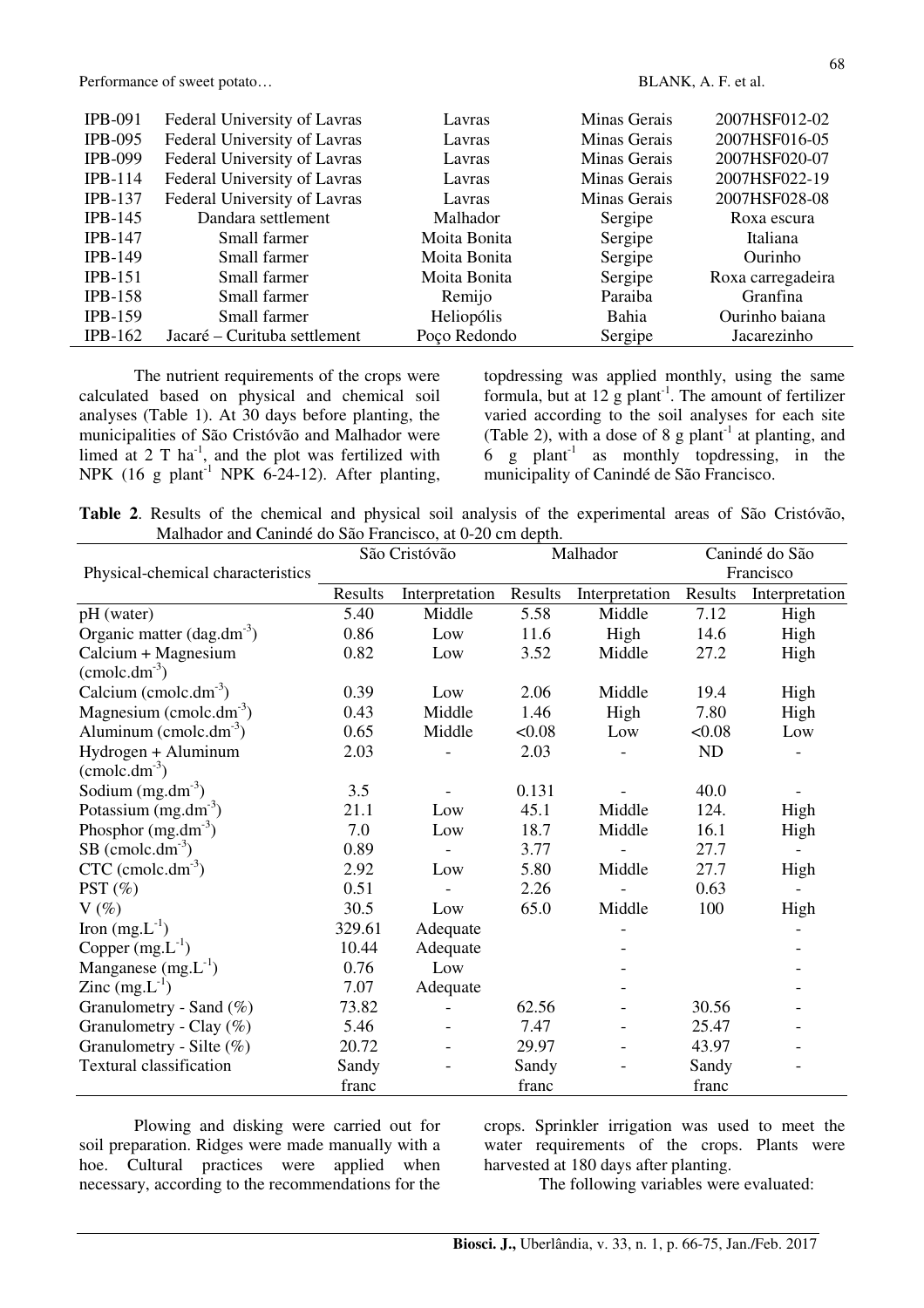*Root dry matter content (RDMC)*: Obtained by placing 10 g of freshly grated root from each plot in a forced air circulation drying oven, at 105°C, until constant weight. RDMC was calculated using the formula:

## $\mathit{RDMC} = (\mathit{RDM}/\mathit{RFM}) \times 100$

Where *RDMC* is the root dry matter content, *RDM* is the weight of root dry matter, and *RFM* is the weight of root fresh matter;

*Root starch content (SC)*: Obtained by the Lane-Eynon method (INSTITUTO ADOLFO LUTZ, 2005). The method is based on reducing a known volume of an alkaline copper reagent (Fehling) to cuprous oxide;

*Starch yield (SY)*: Obtained by multiplying the starch content by the total root yield, and expressed in  $T$  ha<sup>-1</sup>;

*Ethanol yield (EY)*: Obtained by multiplying the starch yield by the conversion factor 1.0858, according to Pavlak et al., (2011), and expressed in L  $ha^{-1}$ :

*Ethanol yield per ton of root (EYR)*: Obtained by dividing the EY by the total root yield, and expressed in  $L \text{ ton}^{-1}$ ;

For each site, the experimental design consisted of randomized blocks with three replications. Each plot consisted of a 0.40 m ridge of 10 plants, spaced 0.80 m between ridges and 0.40 m between plants. IPB-149 clone was planted (local cultivar) as border, surrounding the experiment.

The variables were subjected to joint analysis of variance, according to the model proposed by Vencovsky & Barriga, (1992), considering the effects of environments and genotypes as random, using the software GENES.

The following mathematical model was used:

# $Y_{ijk} = m + B/A_{ik} + G_i + A_i + GA_{ij} + E_{ijk}$

where  $Y_{ijk}$  is the observed value of the i<sup>th</sup> genotype, in the  $k^{th}$  block, within the  $j^{th}$ environment; *m* is the overall mean;  $B/A_{ik}$  is the effect of the  $k^{\text{th}}$  block within the j<sup>th</sup> environment;  $G_i$ is the effect of the i<sup>th</sup> genotype;  $A_j$  is the effect of the  $j<sup>th</sup>$  environment;  $GA_{ij}$  is the effect of the interaction between the  $i<sup>th</sup>$  genotype and the  $i<sup>th</sup>$  environment; and  $E_{ijk}$  is the experimental error.

Genetic and phenotypic parameters, such as heritability  $(h^2)$ , coefficient of variation (CV), and phenotypic and genotypic correlations were estimated using the GENES software (Cruz 2006). The Scott-Knott test was used for means clustering,

at 5% probability, using the SISVAR software, version 5.0.

Based on the expected mean squares, the genetic  $(\sigma_g^2)$  and environmental  $(\sigma_e^2)$  variance components were estimated for the primary evaluated traits. Genetic parameters were also estimated, which included the coefficient of heritability  $(h^2)$  and the ratio between the CV of genetic variation and the CV of environmental variation  $(CV_{g}/CV_{e})$ .

$$
\sigma_f^2 = \sigma_g^2 + \sigma_g^2 + \sigma_{g\sigma}^2
$$
\n
$$
\sigma_g^2 = \frac{Q M_G - Q M_{GA}}{ar}
$$
\n
$$
\sigma_{g\sigma}^2 = \frac{Q M_{GA} - Q M_R}{r} \times \frac{g - 1}{g}
$$
\n
$$
h^2 = \frac{\sigma_g^2}{GM_G-ar}
$$
\n
$$
CV_g = \frac{100\sqrt{\sigma_g^2}}{m}
$$

#### **RESULTS AND DISCUSSION**

Differences between treatments ( $\alpha = 0.05$ ) were observed for all the evaluated traits: root dry matter content (RDMC), root starch content (SC), starch yield (SY), ethanol yield (EY), and ethanol yield per ton of root (EYR) (Tables 3 and 4). Differences were also observed for joint analysis and genetic parameters (Tables 5 and 6).

*Root dry matter content (RDMC)* 

For the municipality of São Cristóvão, three groups were formed for RDMC, with values ranging from 29.72% to 44.05%. IPB-159 clone had RDMC value (44.05%) higher than those found in the controls Brazlândia Branca and Brazlândia Rosada (Table 3).

For the municipality of Malhador, two groups were formed for RDMC, with values ranging from 24.26% to 36.82% (Table 3). IPB-162 clone had RDMC value (36.82%) similar to that of the control Brazlândia Rosada (Table 3).

For the municipality of Canindé de São Francisco, also two groups were formed for RDMC, with values ranging from 26.74% to 40.48% (Table 3). Clones IPB-162 (38.59%) and IPB-149 (40.48%) had RDMC values higher than those found in the controls Brazlândia Branca and Brazlândia Rosada (Table 3).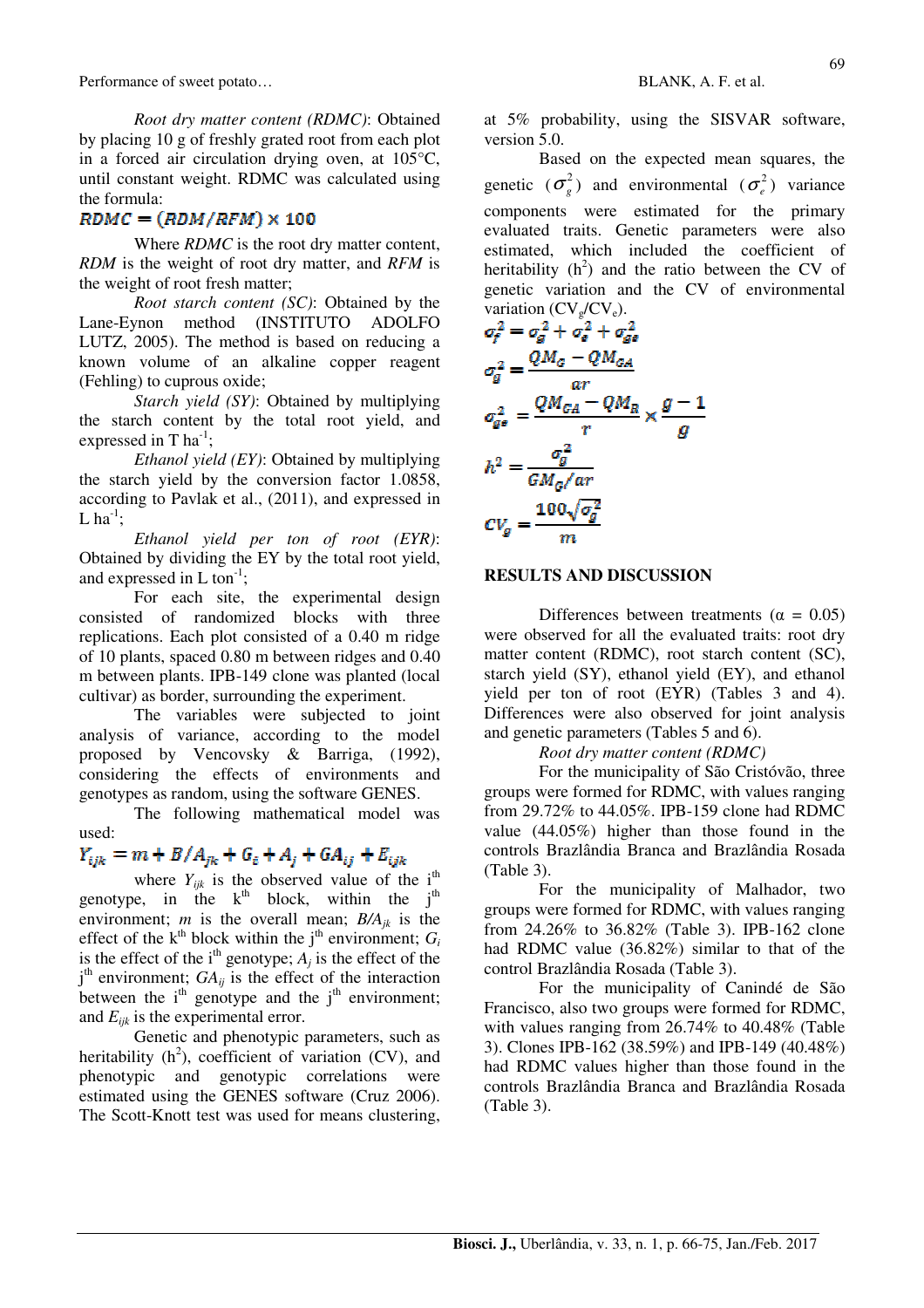| grown in three mumerialities of the state of Sergipe, Drazin.                                   |           |                                                                                |      |                            |       |      |                            |       |                   |
|-------------------------------------------------------------------------------------------------|-----------|--------------------------------------------------------------------------------|------|----------------------------|-------|------|----------------------------|-------|-------------------|
|                                                                                                 |           | Root dry matter content $(\%)$                                                 |      | Root starch content $(\%)$ |       |      | Starch yield $(T ha^{-1})$ |       |                   |
| Clones                                                                                          | <b>SC</b> | MA                                                                             | CA   | SC                         | MA    | CA   | <b>SC</b>                  | MA    | <b>CA</b>         |
| <b>IPB-007</b>                                                                                  |           | 33.28 bA 27.52 bA 30.15 bA 17.05 cA 14.95 eA 10.62 eB 6.47 aA 2.77 bB 3.25 eB  |      |                            |       |      |                            |       |                   |
| $IPB-011$                                                                                       |           | 34.66 bA 28.09 bB 30.45 bB 18.23 cA 18.32 dA 11.85 eB 2.27 bA 2.56 bA 3.15 eA  |      |                            |       |      |                            |       |                   |
| $IPB-014$                                                                                       |           | 33.92 bA 31.64 aA 35.24 aA 22.60 bB 21.03 cB 27.50 aA 3.66 bB 5.00 aB 10.75 aA |      |                            |       |      |                            |       |                   |
| $IPB-023$                                                                                       |           | 32.44 cA 27.40 bB 32.94 bA 15.24 dB 17.51 dA 18.96 cA 5.17 aB 2.76 bC 9.14 bA  |      |                            |       |      |                            |       |                   |
| <b>IPB-037</b>                                                                                  |           | 30.89 cA 24.60 bB 31.37 bA 14.94 dA 15.72 eA 14.38 dA 5.46 aA 1.79 bB 5.65 dA  |      |                            |       |      |                            |       |                   |
| <b>IPB-038</b>                                                                                  |           | 38.68 aA 28.04 bB 36.50 aA 21.39 bA 21.76 cA 14.21 dB 7.28 aA 4.32 aB          |      |                            |       |      |                            |       | $4.21$ eB         |
| Brazlândia Branca 34.91 bA 33.23 aA 32.14 bA 16.53 cA 12.37 eB 11.88 eB 5.97 aA 3.45 bB         |           |                                                                                |      |                            |       |      |                            |       | $5.11 \text{ dA}$ |
| Palmas                                                                                          |           | 38.06 aA 35.29 aA 35.89 aA 27.26 aA 22.56 cB 24.10 bB 7.56 aA 5.36 aB 7.50 cA  |      |                            |       |      |                            |       |                   |
| <b>IPB-054</b>                                                                                  |           | 31.88 cA 27.32 bA 30.86 bA 21.21 bA 17.44 dB 19.95 cB 4.03 bB 2.02 bC 5.99 dA  |      |                            |       |      |                            |       |                   |
| <b>IPB-056</b>                                                                                  |           | 36.51 bA 33.35 aA 36.38 aA 20.18 bB 24.16 bA 14.16 dC 6.68 aA 3.95 aB          |      |                            |       |      |                            |       | 2.69 eB           |
| Brazlândia Rosada 36.79 bA 27.72 bB 29.24 bB 20.02 bA 17.70 dA 11.13 eB 5.74 aA 6.11 aA 3.39 eB |           |                                                                                |      |                            |       |      |                            |       |                   |
| <b>IPB-065</b>                                                                                  |           | 35.15 bA 30.58 aA 33.66 aA 16.47 cA 16.65 dA 16.09 dA 3.75 bB 2.28 bB          |      |                            |       |      |                            |       | 5.38 dA           |
| <b>IPB-072</b>                                                                                  |           | 29.72 cA 27.99 bA 32.98 bA 11.47 dB 19.86 cA 20.99 cA 3.95 bB 2.78 bB          |      |                            |       |      |                            |       | 9.34 bA           |
| $IPB-073$                                                                                       |           | 30.23 cA 24.79 bA 26.74 bA 16.71 cA 13.24 eB 9.67 eC 6.00 aA 2.05 bB 3.52 eB   |      |                            |       |      |                            |       |                   |
| <b>IPB-075</b>                                                                                  |           | 30.09 cA 27.11 bA 29.48 bA 16.12 cA 18.41 dA 12.40 eB 5.98 aB 5.44 aB 7.84 cA  |      |                            |       |      |                            |       |                   |
| <b>IPB-077</b>                                                                                  |           | 34.30 bA 24.93 bB 31.95 bA 14.40 dA 15.05 eA 16.74 dA 3.66 bB 3.36 bB 11.05 aA |      |                            |       |      |                            |       |                   |
| <b>IPB-079</b>                                                                                  |           | 30.66 cA 26.49 bA 28.71 bA 13.71 dA 17.67 dA 11.34 eB 5.54 aA 5.38 aA 4.72 dA  |      |                            |       |      |                            |       |                   |
| <b>IPB-080</b>                                                                                  |           | 33.58 bA 24.26 bB 35.09 aA 13.32 dA 16.47 dA 15.26 dA 3.90 aB 2.39 bB          |      |                            |       |      |                            |       | $6.75$ cA         |
| <b>IPB-087</b>                                                                                  |           | 34.10 bA 26.55 bB 30.63 bA 13.98 dB 17.66 dA 9.74 eC 4.96 aA 6.38 aA 4.73 dA   |      |                            |       |      |                            |       |                   |
| <b>IPB-091</b>                                                                                  |           | 33.13 bA 25.89 bB 34.81 aA 17.84 cA 14.38 eA 16.52 dA 4.16 bB 2.60 bB 7.05 cA  |      |                            |       |      |                            |       |                   |
| <b>IPB-095</b>                                                                                  |           | 35.84 bA 30.48 aA 34.62 aA 13.95 dA 17.19 dA 15.25 dA 4.82 aA 4.52 aA 6.50 cA  |      |                            |       |      |                            |       |                   |
| <b>IPB-099</b>                                                                                  |           | 39.72 aA 34.48 aA 36.71 aA 21.95 bA 18.95 dA 19.52 cA 4.39 bA 4.32 aA 3.64 eA  |      |                            |       |      |                            |       |                   |
| $IPB-114$                                                                                       |           | 35.20 bA 29.15 bB 35.91 aA 19.49 bA 21.12 cA 17.24 dB 6.12 aA 2.49 bB          |      |                            |       |      |                            |       | $3.85$ eB         |
| <b>IPB-137</b>                                                                                  |           | 35.07 bA 26.94 bB 30.25 bB 15.21 dA 16.91 dA 16.18 dA 2.28 bB 5.84 aA 5.14 dB  |      |                            |       |      |                            |       |                   |
| $IPB-145$                                                                                       |           | 34.59 bA 29.84 bA 34.00 aA 13.43 dB 21.62 cA 10.74 eB 3.19 bA 5.40 aA 4.51 dA  |      |                            |       |      |                            |       |                   |
| $IPB-147$                                                                                       |           | 40.44 aA 31.89 aB 35.00 aB 19.97 bA 20.35 cA 14.97 dB 5.19 aA 3.24 bB 5.65 dA  |      |                            |       |      |                            |       |                   |
| <b>IPB-149</b>                                                                                  |           | 40.12 aA 26.14 bB 40.48 aA 25.64 aA 17.75 dB 27.04 aA 4.70 aB 4.14 aB 8.89 bA  |      |                            |       |      |                            |       |                   |
| $IPB-151$                                                                                       |           | 33.67 bA 25.25 bB 35.17 aA 19.26 bA 15.24 eB 14.64 dB 5.55 aA 3.39 bA 3.96 eA  |      |                            |       |      |                            |       |                   |
| <b>IPB-158</b>                                                                                  |           | 40.81 aA 24.75 bC 33.29 aB 24.63 aA 17.93 dB 15.56 dB 5.82 aA 1.35 bB          |      |                            |       |      |                            |       | 3.05 eB           |
| <b>IPB-159</b>                                                                                  |           | 44.05 aA 35.97 aB 37.01 aB 18.86 bB 26.06 bA 17.85 dB 2.07 bA 2.73 bA 2.59 eA  |      |                            |       |      |                            |       |                   |
| <b>IPB-162</b>                                                                                  |           | 42.21 aA 36.82 aA 38.59 aA 23.32 aB 28.58 aA 13.88 dC 6.38 aA 3.86 aB 3.40 eB  |      |                            |       |      |                            |       |                   |
| CV(%)                                                                                           | 9.28      | 12.02                                                                          | 5.49 | 9.43                       | 12.32 | 6.51 | 21.50                      | 27.05 | 25.97             |

**Table 3.** Mean values for content of root dry matter, root starch and starch yield for 31 sweet potato clones grown in three municipalities of the state of Sergipe, Brazil.

Means followed by the same lowercase letter in the columns and uppercase letter in the rows do not significantly differ by the Scott-Knott test ( $p \le 0.05$ ); SC = São Cristóvão; MA = Malhador; CA = Canindé do São Franscisco.

Comparing the results found in each municipality, RDMC values in São Cristóvão were higher than those found by Silveira (2004), who evaluated nine sweet potato cultivars, and observed a range of RDMC values from 28.56% to 40.44% in cultivars recommended for use in bioenergy production. Vieira et al. (2015) found similar results, with values of RDMC ranging from 25.12% to 37.67%. This shows that different genotypes present different responses to RDMC, depending on the environment where they are grown. In the municipality of Malhador, RDMC values were lower than those found by Silveira (2004), and similar to those found in the municipality of Canindé de São Francisco.

#### **Root starch content (SC)**

In the municipality of São Cristóvão, clones had different SC values and formed four distinct groups. Clones IPB-162, IPB-158, IPB-149, and the control cultivar Palmas presented SC values of 23.32%, 24.63%, 25.64%, and 27.26%, respectively (Table 3), which were higher than those found for the other cultivars. These materials have proved to be promising, demonstrating the importance of competitive trials in multiple environments. SC values of the other treatments ranged from 11.47% to 22.60% (Table 3).

Differences were observed among treatments of the municipality of Malhador. Five groups were formed, and IPB-162 (26.06%), IPB-159 (28.58%), and IPB-056 (24.16%) presented the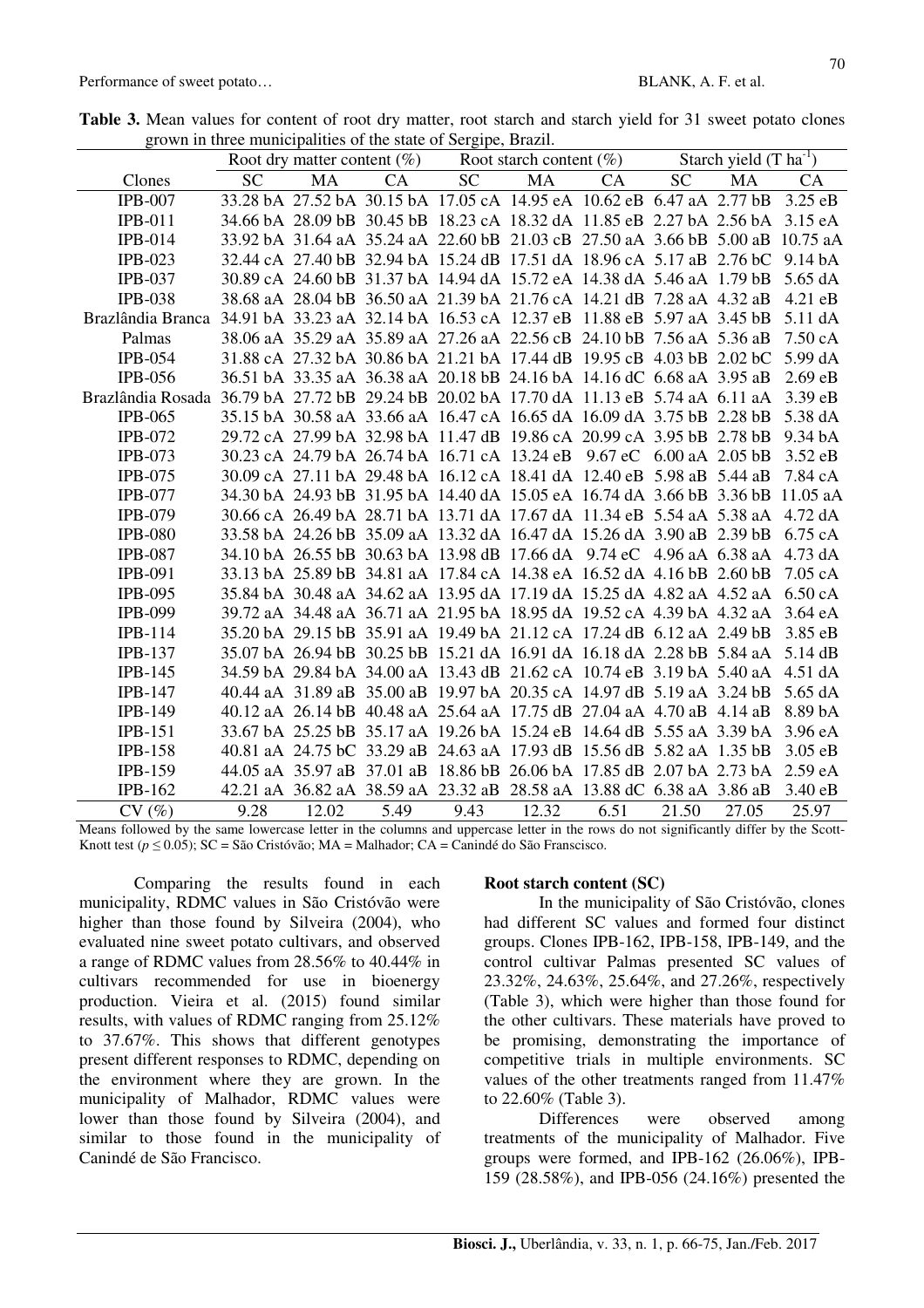highest starch levels (Table 3). The values for this variable ranged from 15.05% to 22.56% in the other treatments (Table 3).

In the municipality of Canindé de São Francisco, IPB-014 and IPB-149 clones had the highest values (27.50% and 27.04%, respectively) (Table 3). In the other clones, SC values ranged from 9.67% to 24.10% (Table3).

In the municipalities of São Cristóvão and Malhador, SC values were generally higher than those found by (SILVEIRA, 2004), and the clones with the highest means were only surpassed by the cultivar Carolina Vitória, which had SC value of 30.20%. SC values found in the municipality of Canindé de São Francisco, where most of the clones had means above 30%, were higher than those found by Silveira (2004).

## **Starch yield (SY)**

A large group was formed for the SY values obtained for the municipality of São Cristóvão, which consisted of the clones IPB-007, IPB-023, IPB-037, IPB-038, IPB-056, IPB-073, IPB-075, IPB-079, IPB-080, IPB-087, IPB-095, IPB-114, IPB-147, IPB-149, IPB-151, IPB-158, and IPB-162, and the controls Brazlândia Branca, Palmas, and Brazlândia Rosada (Table 3). In this group, SY values were higher than  $5 T$  ha<sup>-1</sup>, particularly for the control Palmas, which presented SY value of 7.56 T ha<sup>-1</sup>, and for IPB-038 clone, which presented  $SY$ value of  $7.28$  T ha<sup>-1</sup> (Table 3). For the other clones, SY values varied between 2.07 T ha<sup>-1</sup> and 4.96 T ha<sup>-1</sup> 1 .

For the municipality of Malhador, two distinct groups were formed. The group consisting of the clones IPB-014, IPB-075, IPB-079, IPB-087, IPB-137, and IPB-145 and the controls Brazlândia Rosada and Palmas presented the highest SY values, particularly IPB-087 clone, with SY value of 6.38 T  $ha<sup>-1</sup>$  (Table 3). The other group had SY values ranging between 1.35 T ha<sup>-1</sup> and 4.52 T ha<sup>-1</sup> (Table 3).

For the municipality of Canindé de São Francisco, five groups were formed. The group consisting of the clones IPB-014 and IPB-077 presented the highest SY values, which were greater than 10 T  $\text{ha}^{-1}$ , especially the IPB-077 clone, with SY value of  $11.05$  T ha<sup>-1</sup> (Table 3). For the other four groups, mean SY values varied between 2.59 T ha<sup>-1</sup> and 9.34 T ha<sup>-1</sup> (Table 3).

SY values found in the three municipalities were lower than those obtained by Silveira (2004), using cultivar Carolina Vitoria (22.55 T ha<sup>-1</sup>); and by Castro et al. (2011), using cultivar Amanda  $(30.17 \text{ T} \text{ ha}^{-1})$ .

### **Ethanol yield (EY)**

For EY in São Cristóvão, a large group was formed, consisting of the clones IPB-007, IPB-023, IPB-037, IPB-038, IPB-056, IPB-073, IPB-075, IPB-079, IPB-087, IPB-095, IPB-114, IPB-147, IPB-149, IPB-151, IPB-158, IPB-159, and IPB-162 and the controls Brazlândia Branca, Palmas, and Brazlândia Rosada (Table 4). The EY values of this group ranged from 5105.24 L ha<sup>-1</sup> to 8211.77 L ha<sup>-1</sup>; IPB-007, IPB-038, Palmas, and IPB-056 had EY means higher than 7000 L  $ha^{-1}$ . For the remaining clones, EY means ranged from  $2249.11$  L ha<sup>-1</sup> to 4773.71 L ha<sup>-1</sup> (Table 4).

Two groups were formed in Malhador. The group consisting of the clones IPB-014, IPB-075, IPB-079, IPB-137, and IPB-139 and the control Brazlândia Rosada presented the highest mean value for EY (Table 4). The values found in this group ranged from 5436.75 L ha<sup>-1</sup> to 6937.63 L ha<sup>-1</sup>. For the other groups, EY means ranged between 1475.64 L ha<sup>-1</sup> and 4913.93 L ha<sup>-1</sup> (Table 4).

For Canindé de São Francisco, five groups were formed; IPB-014 and IPB-077 differed from the other clones, with EY means of  $11672.12$  L ha<sup>-1</sup> and 11998.56 L ha<sup>-1</sup>, respectively (Table 4). For the remaining clones, EY means varied between 2821.55 L ha<sup>-1</sup> and 10146.06 L ha<sup>-1</sup> (Table 4).

For the municipalities of São Cristóvão and Malhador, results were similar to those found by Castro et al. (2011), who obtained SY values of 46.7 T ha<sup>-1</sup> and 32.17 T ha<sup>-1</sup>, and EY values of 9545.48 L ha<sup>-1</sup> and 6866.68 L ha<sup>-1</sup>, for the cultivars Amanda and Carolina Vitoria, respectively. However, when comparing the results of the same study with the values found in Canindé de São Francisco, in the present study, the latter exhibited higher values than those found by Castro et al. (2011) (EY values higher than  $10000$  L ha<sup>-1</sup>).

## **Ethanol yield per ton of root (EYR)**

In the municipality of São Cristóvão, four groups were formed. The group consisting of the clones IPB-149, IPB-158, and IPB-162, and the control Palmas, presented the highest EYR values (Table 4). In this group, cultivar Palmas and IPB-149 clone stood out with EYR value of 296.05 L  $\text{tan}^{-1}$  and 278.49 L ton<sup>-1</sup>, respectively. The remaining clones had EYR means ranging from 124.53 L ton-1 to  $245.39$  L ton<sup>-1</sup> (Table 4).

In Malhador, five groups were formed. The clones obtained EYR values between  $134.40$  L ton<sup>-1</sup> and  $310.42$  L ton<sup>-1</sup> (Table 4).

In the municipality of Canindé de San Francisco, five groups were also formed. IPB-014 and IPB-162 clones had the highest EYR means, of

71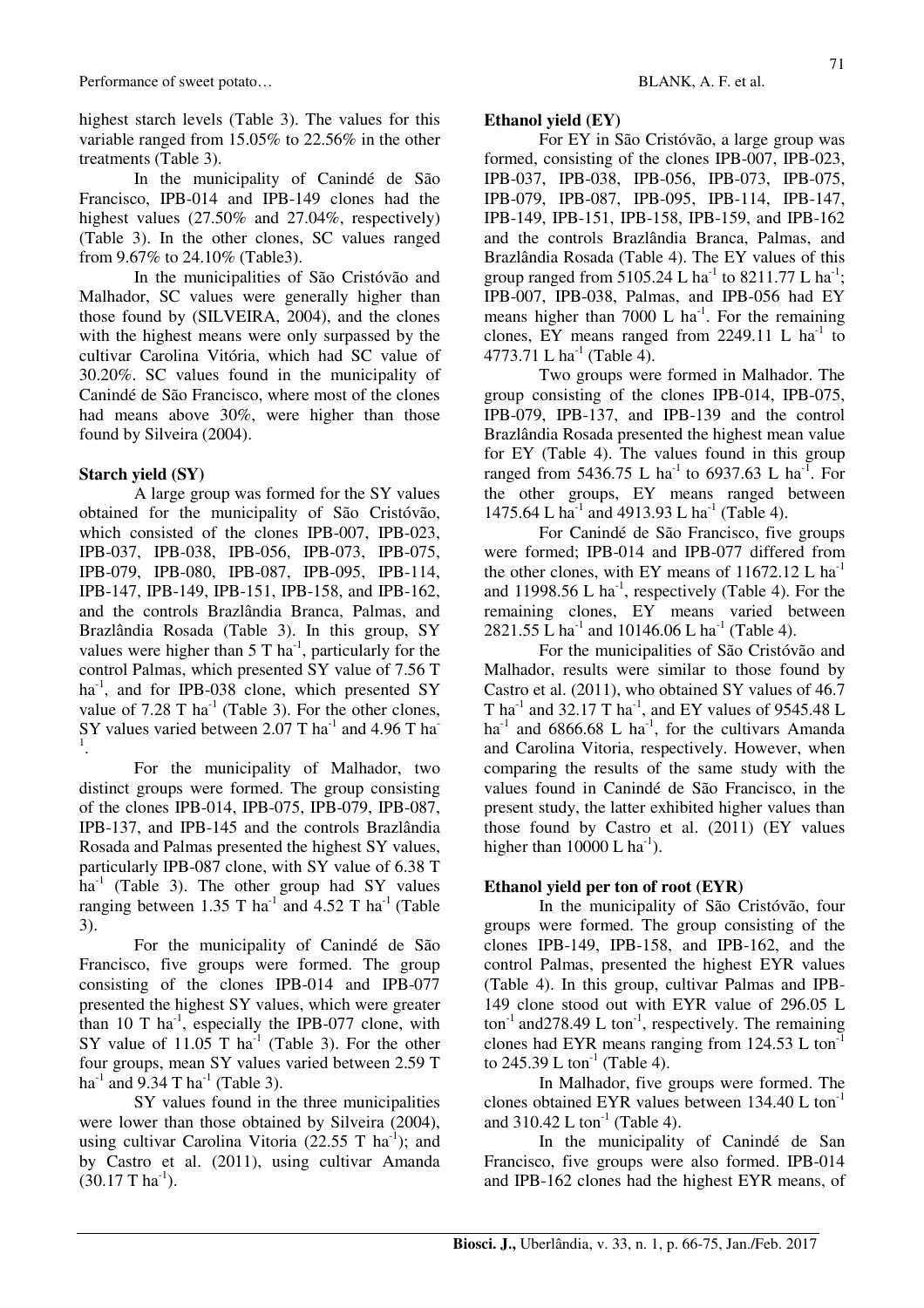298.61 L ton<sup>-1</sup> and 293.70 L ton<sup>-1</sup>, respectively (Table 4). The clones presented EYR values ranging from 105.09 L ton<sup>-1</sup> to 298.61 L ton<sup>-1</sup> (Table 4). EYR values for the municipalities of São Cristóvão and Canindé de São Francisco were higher than

those found by (PAVLAK et al., 2011), who analyzed cultivar Duda for the same variable, and found EYR value of  $161$  L ton<sup>-1</sup>. However, for the municipality of Malhador, results were lower than those observed in the study of Pavlak et al. (2011).

**Table 4.** Mean values for ethanol yield and ethanol per ton of root for the 31 sweet potato clones grown in three municipalities of the state of Sergipe, Brazil.

|                   | Ethanol yield $(L ha^{-1})$ |            |             | Ethanol per ton of root $(L \tan^{-1})$ |           |           |
|-------------------|-----------------------------|------------|-------------|-----------------------------------------|-----------|-----------|
| Clones            | <b>SC</b>                   | <b>MA</b>  | CA          | <b>SC</b>                               | <b>MA</b> | CA        |
| <b>IPB-007</b>    | 7030.66 aA                  | 3013.54 bB | 3532.32 eB  | 185.14 cA                               | 162.40 eA | 115.41 eB |
| $IPB-011$         | 2474.34 bA                  | 2780.27 bA | 3426.57 eA  | 197.94 cA                               | 199.02 dA | 128.71 aB |
| <b>IPB-014</b>    | 3975.26 bB                  | 5436.75 aB | 11672.12aA  | 245.39 bB                               | 228.42 cB | 298.61 aA |
| $IPB-023$         | 5617.27 aB                  | 2998.58 bC | 9931.38 bA  | 165.48 dB                               | 190.22 dA | 205.94 cA |
| <b>IPB-037</b>    | 5928.81 aA                  | 1951.14 bB | 6141.71 dA  | 162.30 dA                               | 170.77 eA | 156.21 dA |
| <b>IPB-038</b>    | 7907.09 aA                  | 4693.72 bB | 4574.22 eB  | 232.28 bA                               | 236.34 cA | 154.32 dB |
| <b>Brazlândia</b> | 6492.12 aA                  | 3750.20 bB | 5556.17 dA  | 179.51 cA                               | 134.40 eB | 129.03 eB |
| <b>Branca</b>     |                             |            |             |                                         |           |           |
| Palmas            | 8211.77 aA                  | 5829.62 bB | 8145.67 cA  | 296.05 aA                               | 244.99 cB | 261.77 bB |
| IPB-054           | 4376.65 bB                  | 2199.17 bC | 6505.52 dA  | 230.35 bA                               | 189.46 dB | 216.72 bA |
| <b>IPB-056</b>    | 7261.25 aA                  | 4295.57 aB | 2924.01 eB  | 219.13 bB                               | 262.36 bA | 153.77 cC |
| <b>Brazlândia</b> | 6236.21 aA                  | 6642.47 aA | 3682.64 eB  | 217.46 bA                               | 192.29 dA | 120.91 eB |
| Rosada            |                             |            |             |                                         |           |           |
| <b>IPB-065</b>    | 4074.77 bB                  | 2479.25 bB | 5850.08 dA  | 178.91 cA                               | 189.79 dA | 174.73 dA |
| <b>IPB-072</b>    | 4290.18 bB                  | 3018.94 bB | 10146.06 bA | 124.53 dB                               | 215.70 cA | 227.96 cA |
| $IPB-073$         | 6523.65 aA                  | 2234.00 bB | 3822.88 eB  | 181.43 cA                               | 143.77 cB | 105.09 eC |
| <b>IPB-075</b>    | 6498.95 aB                  | 5910.39 aB | 8516.12 cA  | 175.04 cA                               | 199.98 dA | 134.63 eB |
| <b>IPB-077</b>    | 3979.39 bB                  | 3653.62 aB | 11998.56aA  | 156.45 dA                               | 163.48 eA | 181.82 dA |
| IPB-079           | 6020.76 aA                  | 5843.28 aA | 5127.63 dA  | 148.91 dB                               | 191.86 dA | 123.14 eB |
| <b>IPB-080</b>    | 4245.20 bB                  | 2600.55 bB | 7331.42 cA  | 144.63 dA                               | 178.91 dA | 165.79 dA |
| <b>IPB-087</b>    | 5388.03 aA                  | 6937.63 aA | 5141.85 dA  | 151.80 dB                               | 191.83 dA | 105.75 eC |
| <b>IPB-091</b>    | 4521.63 bB                  | 2825.42 bB | 7658.22 cA  | 193.71 cA                               | 156.21 eA | 179.37 dA |
| <b>IPB-095</b>    | 5239.44 aA                  | 4913.93 aA | 7065.74 cA  | 151.48 dA                               | 186.73 dA | 165.63 dA |
| <b>IPB-099</b>    | 4773.71 bA                  | 4695.72 aA | 3962.51 eA  | 238.37 bA                               | 205.85 dA | 212.05 cA |
| IPB-114           | 6649.28 aA                  | 2708.75 bB | 4184.87 eB  | 211.69 bA                               | 229.37 cA | 187.28 dB |
| <b>IPB-137</b>    | 2478.36 bB                  | 6351.75 aA | 5582.23 dA  | 165.18 dA                               | 183.69 dA | 156.21 dA |
| <b>IPB-145</b>    | 3464.29 bA                  | 5868.33 aA | 4902.36 dA  | 145.91 dB                               | 234.78 cA | 116.71 eB |
| <b>IPB-147</b>    | 5644.87 aB                  | 3525.20 bB | 6136.10 dA  | 216.89 bA                               | 221.00 cA | 162.62 dB |
| <b>IPB-149</b>    | 5105.24 aB                  | 4501.57 aB | 9662.91 bA  | 278.49 aA                               | 192.80 dB | 293.70 aA |
| <b>IPB-151</b>    | 6028.21 aA                  | 3680.76 bA | 4302.68 eA  | 209.14 bA                               | 165.57 eB | 159.06 dB |
| <b>IPB-158</b>    | 6321.99 aA                  | 1475.64 bB | 3317.20 eB  | 267.52 aA                               | 194.75 dB | 168.95 dB |
| <b>IPB-159</b>    | 2249.11 bA                  | 2966.99 bA | 2821.55 eA  | 204.82 bB                               | 283.02 bA | 193.91 dB |
| <b>IPB-162</b>    | 6936.57 aA                  | 4193.34 aB | 3701.16 eB  | 253.24 aB                               | 310.42 aA | 150.72 dC |
| CV(%)             | 21.50                       | 27.05      | 25.97       | 9.43                                    | 12.32     | 6.51      |

Means followed by the same lowercase letter in the columns and uppercase letter in the rows do not significantly differ by the Scott-Knott test ( $p \le 0.05$ ); SC = São Cristóvão; MA = Malhador; CA = Canindé do São Franscisco

#### **Joint analysis and genetic parameters**

According to the analysis of variance (Table 5), difference in the genotype x environment interaction (GxA) was observed for all variables, which indicates variability in selecting the most productive materials.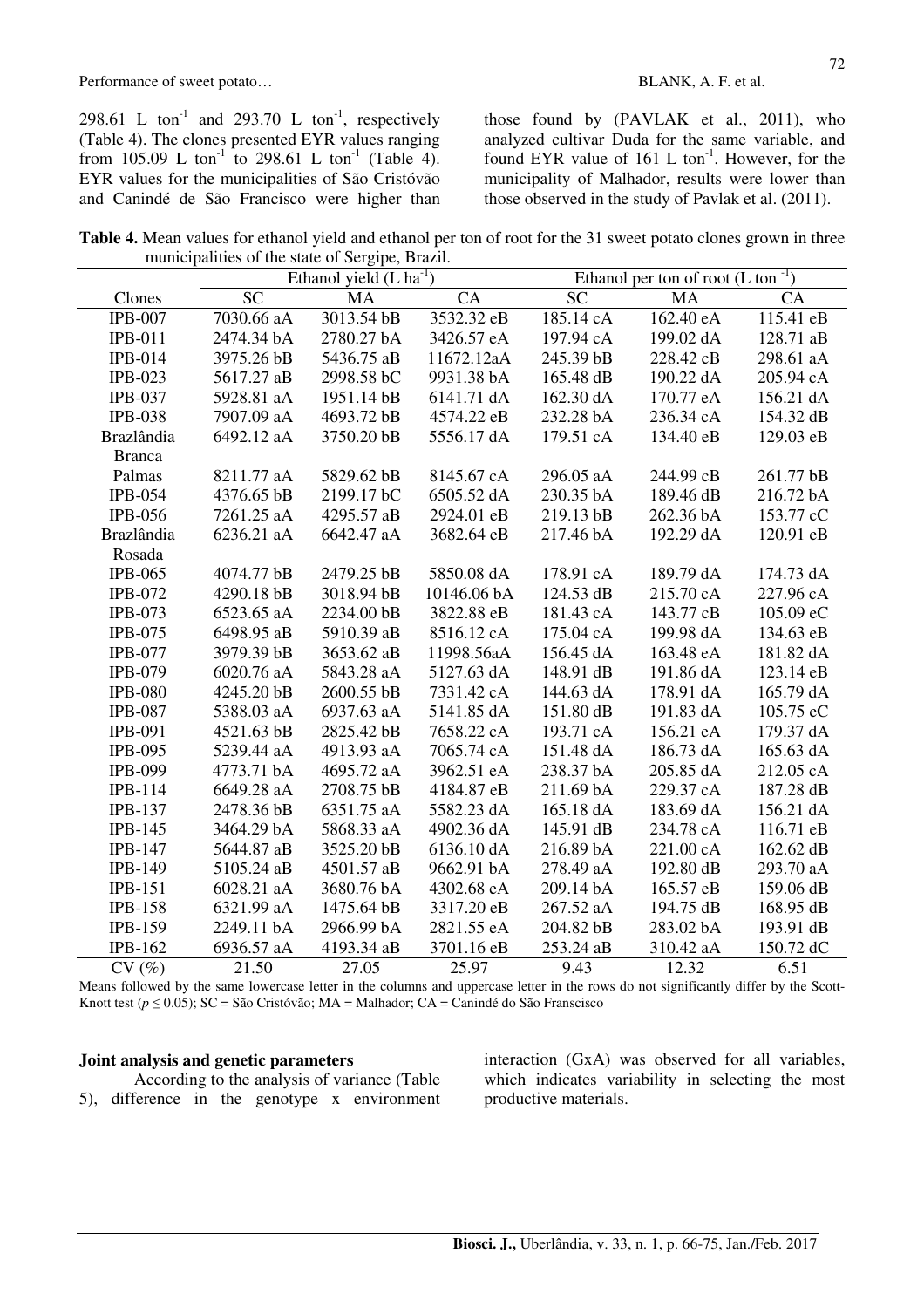| Toot suiten content (DC), suiten freia (DT), chance freia (DT), and chance freia per ton of fron<br>(EYR), for 31 sweet potato clones grown in three municipalities of the state of Sergipe, Brazil. |    |             |            |           |                |              |  |  |
|------------------------------------------------------------------------------------------------------------------------------------------------------------------------------------------------------|----|-------------|------------|-----------|----------------|--------------|--|--|
|                                                                                                                                                                                                      |    |             |            | OМ        |                |              |  |  |
| Source of variance                                                                                                                                                                                   | DF | RDMC        | SC.        | SY        | EY             | <b>EYR</b>   |  |  |
| Blocks/Environments                                                                                                                                                                                  |    | 9.59        | 2.15       | 6.03      | 7106344.48     | 253.08       |  |  |
| Genotypes $(G)$                                                                                                                                                                                      | 30 | $80.13**$   | 86.88**    | $9.34**$  | 11011154.18**  | $10242.91**$ |  |  |
| Environments (A)                                                                                                                                                                                     |    | $1025.53**$ | $204.55**$ | $82.25**$ | 100507823.83** | 24116.56**   |  |  |

G x A 60  $15.15**$   $31.40**$   $9.87**$   $11639769.29**$   $3702.27**$ Error 180 8.72 3.07 1.40 1652377.33 362.48  $CV(%)$  9.07 10.01 25.05 25.05 10.01

**Table 5.** Summary of the analysis of covariance of the following variables: root dry matter content (RDMC), root starch content (SC), starch yield (SY), ethanol yield (EY), and ethanol yield per ton of root

\*, \*\* Significance at 5% and 1%, respectively, by the F test.

The degree of variability within the measured variables differed within each environment, with small reduction in RDMC in São Cristóvão; small reduction in RDMC and EYR in Malhador; and small reduction in RDMC in Canindé de São Francisco (Table 5). Azevedo et al. (2014) observed the influence of the genotype x environment interaction only for starch content. In the present work, this influence was observed for all the studied variables.

For Malhador, the highest  $CV<sub>g</sub>$  values were observed for RDMC. Canindé de São Francisco had the highest  $CV<sub>o</sub>$  values for SC, SY, EY, and EYR, indicating the presence of greater variation for these traits, when compared with the other variables.

In the present experiment, the values of  $CV_g/CV_e$  ratio for RDMC, SC, and EYR were high (0.91, 1.42, and 1.42, respectively), justifying their use in the genetic improvement process (Table 6).

| <b>Table 6.</b> Genetic parameters for joint analysis and in each environment: root dry matter content (RDMC), root |
|---------------------------------------------------------------------------------------------------------------------|
| starch content (SC), starch yield (SY), ethanol (EY), and ethanol yield per ton of root (EYR), for 31               |
| sweet potato clones grown in three municipalities of the state of Sergipe, Brazil.                                  |

| sweet potato ciones grown in three municipalities of the state of Sergipe, Drazii.<br>Joint analysis | <b>RDMC</b> | <b>SC</b> | $\mathbf{S}\mathbf{Y}$ | EY          | <b>EYR</b> |
|------------------------------------------------------------------------------------------------------|-------------|-----------|------------------------|-------------|------------|
| Genetic variance                                                                                     | 7.22        | 6.16      | $-0.06$                | $-69841.15$ | 726.74     |
| Residual variance                                                                                    | 8.72        | 3.07      | 1.40                   | 1652371.23  | 362.48     |
| $h^2\%$ (mean)                                                                                       | 81.09       | 63.85     | $-5.71$                | $-5.71$     | 63.86      |
| $CV_g (\%)$                                                                                          | 8.26        | 14.17     | 0.00                   | 0.00        | 14.17      |
| $CV_e (\%)$                                                                                          | 9.08        | 9.98      | 0.00                   | 0.00        | 9.98       |
| $CV_g / CV_e$ ratio                                                                                  | 0.91        | 1.42      | 0.00                   | 0.00        | 1.42       |
| <b>Municipalities</b>                                                                                | <b>RDMC</b> | <b>SC</b> | <b>SY</b>              | EY          | <b>EYR</b> |
|                                                                                                      |             |           | $CV_g(\%)$             |             |            |
| São Cristóvão                                                                                        | 9.01        | 21.18     | 26.15                  | 26.15       | 21.18      |
| Malhador                                                                                             | 10.48       | 18.05     | 34.71                  | 34.71       | 18.05      |
| Canindé de São Francisco                                                                             | 8.88        | 28.78     | 40.17                  | 40.17       | 28.78      |
|                                                                                                      |             |           | h <sup>2</sup>         |             |            |
| São Cristóvão                                                                                        | 73.87       | 93.81     | 81.61                  | 81.61       | 93.81      |
| Malhador                                                                                             | 69.52       | 86.57     | 83.16                  | 83.16       | 86.57      |
| Canindé de São Francisco                                                                             | 88.7        | 98.32     | 87.77                  | 87.77       | 98.32      |

h<sup>2</sup>: mean heritability; CV<sub>g</sub>: coefficient of genetic variation; CV<sub>e</sub>: coefficient of environmental variation.

For ethanol biofuel production in the three environments, cultivar Palmas and clones IPB-075 and IPB-087 presented the best performance for the following traits: RDMC, SY, and EY.

h<sup>2</sup> estimates were above 50% for all variables, demonstrating that this trait is highly influenced by the environment and is not a good indicator of the genotypic value (Table 6). According to Cruz  $(2005)$ , high  $h<sup>2</sup>$  values indicate that genetic differences are responsible for the

variations in traits, whereas low h² values indicate that much of the variation is due to environmental differences among individuals. High h<sup>2</sup> values indicate that the traits have strong genetic control and great potential to be transferred to future generations.

All of the traits, except for SY, and EY, presented high heritability, indicating that the traits have strong genetic control and great potential to be transferred to future generations. With this, the best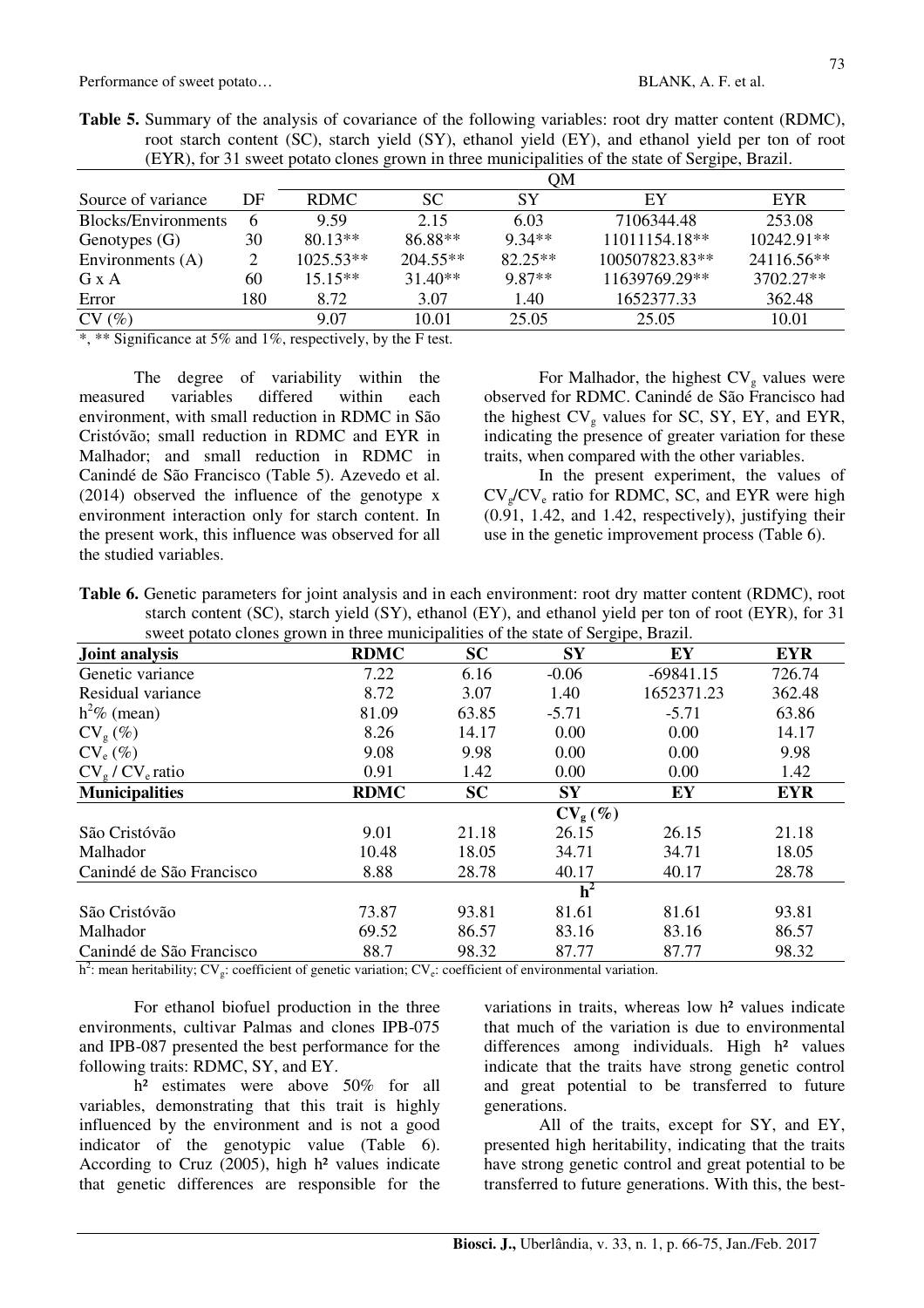Performance of sweet potato… **BLANK, A. F. et al. BLANK, A. F. et al.** 

selected individuals in these environments have tendency to transfer their yield levels to the next generations, maintaining the same yield levels (Table 6).

 $CV_g/CV_e$  ratio can be used as an index for the degree of ease in selecting progeny for each trait; when the ratio estimate is equal to or greater than 1.0, the situation is very favorable for the selection process, that is, the available genetic variation is responsible for the estimated CV values of the experimental data (YOKOMIZO; FARIAS NETO, 2003).

IPB-077 clone had EY value of 11998.56 L  $ha<sup>-1</sup>$  in a 6-month cycle, which is higher than that of sugarcane.

Variability within and between environments was observed for all variables. For ethanol biofuel production, cultivar Palmas and clones IPB-075 and IPB-087 presented the best performance in the three environments.

## **ACKNOWLEDGEMENTS**

The authors thank FAPITEC/SE, CNPq, and CAPES for their financial support for this work.

**RESUMO:** A batata doce é uma espécie pertencente a família Convolvulaceae, originária da América Central e do Sul. As condições de cultivo têm grande influência na produção, sendo que a determinação do tempo de colheita varia de acordo com a cultivar, com a região de cultivo e com a forma de consumo (*in natura* ou industrial). O objetivo deste trabalho foi avaliar o desempenho de clones de batata-doce (*Ipomoea batatas* L.) cultivados em três regiões do estado de Sergipe para produção de amido e etanol. Testou-se, em delineamento de blocos casualizados, 31 genótipos de batata doce em três município do Estado de Sergipe. As características analisadas foram: teor de matéria seca de raízes (RDMC), teor de amido nas raízes (SC), rendimento de raízes (SY), rendimento de etanol (EY) e rendimento de etanol por tonelada de raiz (EYR). Os valores de EY variaram de 5910,39 a 8516,12 L.ha<sup>-1</sup>, de 5141,85 a 6937,63 L ha<sup>-1</sup> e de 5829,62 a 8211,77 L ha<sup>-1</sup> para São Cristóvão, Malhador e Canindé de São Francisco, respectivamente, para os clones IPB-075 e IPB-087 e a cultivar Palmas. As estimativas de herdabilidade ( $h^2$ ) foram superiores a 50 %. Os valores da razão entre o coeficiente de variação genotípica e o ambiental para RDMC, SC, e EYR foram altos.

**PALAVRAS-CHAVE:** *Ipomoea batatas*. Herdabilidade. Biocombustível. Parâmetros genéticos

## **REFERENCES**

AZEVEDO, A. M.; ANDRADE JÚNIOR, V. C.; VIANA, D. J. S.; ELSAYED, A.; PEDROSA, C. E.; NEIVA, I. P.; FIGUEIREDO, J. A. Influence of harvest time and cultivation sites on the productivity and quality of sweet potato. **Horticultura Brasileira,** Brasília, v. 32, P. 21-27, 2014. https://doi.org/10.1590/S0102- 05362014000100004

BARRETO, H. G.; SANTOS, L. B.; OLIVEIRA, G. I. S.; SANTOS, G. R.; FIDELIS, R. R.; SILVEIRA, M. A.; NASCIMENTO, I. R. Estabilidade e adaptabilidade da produtividade e da reação a insetos de solo em genótipos experimentais e comerciais de batata-doce. **Revista Brasileira de Biociência**, Porto Alegre, v. 27, p. 739-747, 2011.

CASTRO, I. P. M.; ALVIM, T. C.; SANTANA, W. R.; CARVALHO, V. D. P.; SILVEIRA, M. A. Efeito da adição de soro de queijo no processo de obtenção de etanol a partir de batata-doce. **Ciência e Agrotecnologia**, Lavras, v. 35, p. 980-986, 2011.

CAVALCANTE, M.; FERREIRA, P. V.; PAIXÃO, S. L; COSTA, J. G.; PEREIRA, R. G.; MADALENA, J. A. Potenciais produtivo e genético de clones de batata-doce. **Acta Scientiarum Agronomy**, Maringá, v. 31, p. 421-426, 2009. https://doi.org/10.4025/actasciagron.v31i3.835

CRUZ, C. D. **Princípios de genética quantitativa**. 1a. ed. Viçosa: UFV, 2005. 391 p.

CRUZ, C. D. GENES - a software package for analysis in experimental statistics and quantitative genetics. **Acta Scientiarum. Agronomy**, Maringá, v. 35, n. 3, 2013.